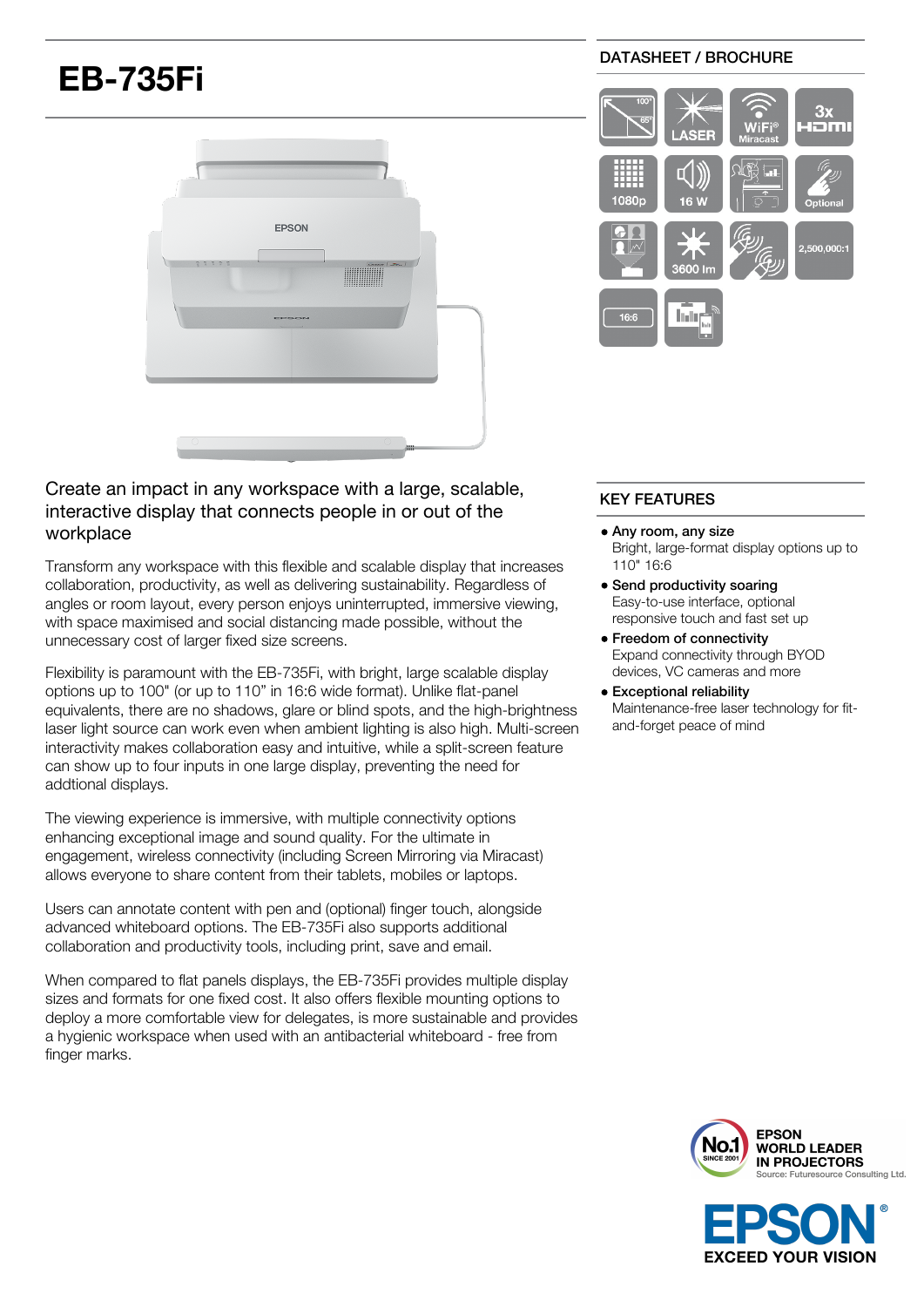## PRODUCT SPECIFICATIONS

| <b>TECHNOLOGY</b>                         |                                                                                                                                                                                                                                                                                                                                                                                    |
|-------------------------------------------|------------------------------------------------------------------------------------------------------------------------------------------------------------------------------------------------------------------------------------------------------------------------------------------------------------------------------------------------------------------------------------|
| <b>Projection System</b>                  | 3LCD Technology, RGB liquid crystal shutter                                                                                                                                                                                                                                                                                                                                        |
| <b>LCD Panel</b>                          | 0.61 inch with C2 Fine                                                                                                                                                                                                                                                                                                                                                             |
| IMAGE                                     |                                                                                                                                                                                                                                                                                                                                                                                    |
| <b>Color Light Output</b>                 | 3,600 Lumen- 2,500 Lumen (economy) In accordance with IDMS15.4                                                                                                                                                                                                                                                                                                                     |
| White Light Output                        | 3,600 Lumen - 2,500 Lumen (economy) In accordance with ISO 21118:2012                                                                                                                                                                                                                                                                                                              |
| Resolution                                | Full HD 1080p, 1920 x 1080, 16:9                                                                                                                                                                                                                                                                                                                                                   |
| <b>High Definition</b>                    | Full HD                                                                                                                                                                                                                                                                                                                                                                            |
| <b>Aspect Ratio</b>                       | 16:9                                                                                                                                                                                                                                                                                                                                                                               |
| Contrast Ratio                            | 2,500,000:1                                                                                                                                                                                                                                                                                                                                                                        |
| Light source                              | Laser                                                                                                                                                                                                                                                                                                                                                                              |
| Laser Light source                        | 20,000 hours Durability High, 30,000 hours Durability Eco                                                                                                                                                                                                                                                                                                                          |
| <b>Keystone Correction</b>                | Manual vertical: $\pm$ 3°, Manual horizontal $\pm$ 3°                                                                                                                                                                                                                                                                                                                              |
| <b>Colour Video Processing</b>            | 10 Bits                                                                                                                                                                                                                                                                                                                                                                            |
| 2D Vertical Refresh Rate                  | 192 Hz - 240 Hz                                                                                                                                                                                                                                                                                                                                                                    |
| <b>Colour Reproduction</b>                | Upto 1.07 billion colours                                                                                                                                                                                                                                                                                                                                                          |
| OPTICAL                                   |                                                                                                                                                                                                                                                                                                                                                                                    |
| <b>Throw Ratio</b>                        | $0.26 - 0.36.1$                                                                                                                                                                                                                                                                                                                                                                    |
| Zoom                                      | Digital, Factor: 1 - 1.35                                                                                                                                                                                                                                                                                                                                                          |
| Lens                                      | Optical                                                                                                                                                                                                                                                                                                                                                                            |
| Screen Size                               | 65 inches - 100 inches                                                                                                                                                                                                                                                                                                                                                             |
| <b>Projection Lens F Number</b>           | 1.6                                                                                                                                                                                                                                                                                                                                                                                |
| Projection Lens Focal Length 3.7 mm       |                                                                                                                                                                                                                                                                                                                                                                                    |
| <b>Projection Lens Focus</b>              | Manual                                                                                                                                                                                                                                                                                                                                                                             |
| Offset                                    | 5:1                                                                                                                                                                                                                                                                                                                                                                                |
| <b>CONNECTIVITY</b>                       |                                                                                                                                                                                                                                                                                                                                                                                    |
| Interfaces                                | USB 2.0 Type A (2x), USB 2.0 Type B (2x), RS-232C, Ethernet interface (100 Base-TX / 10 Base-<br>T), Wireless LAN IEEE 802.11a/b/g/n/ac, Wi-Fi Direct, VGA in (2x), VGA out, HDMI in (3x),<br>Miracast, Stereo mini jack audio out, Stereo mini jack audio in (3x), Microphone input, Finger-<br>touch interface (optional), Sync. in, Sync. out, Multi-Touch interface (optional) |
| Epson iProjection App<br>Network Protocol | Ad-Hoc / Infrastructure<br>HTTPS, IPv4, IPv6, SNMP, ESC/VP.net, PJLink                                                                                                                                                                                                                                                                                                             |
|                                           |                                                                                                                                                                                                                                                                                                                                                                                    |

#### **EB-735Fi**

## HAT'S IN THE BOX

- 2 x Pen tip(Teflon)
- 4 x Pen tip(Felt)
- Pen Holder/Stand
- Removable battery x2
- nteractive pens
- Power cable
- Remote control incl. batteries
- Replacement pen tips
- USB cable
- Quick Start Guide



**EXCEED YOUR VISION**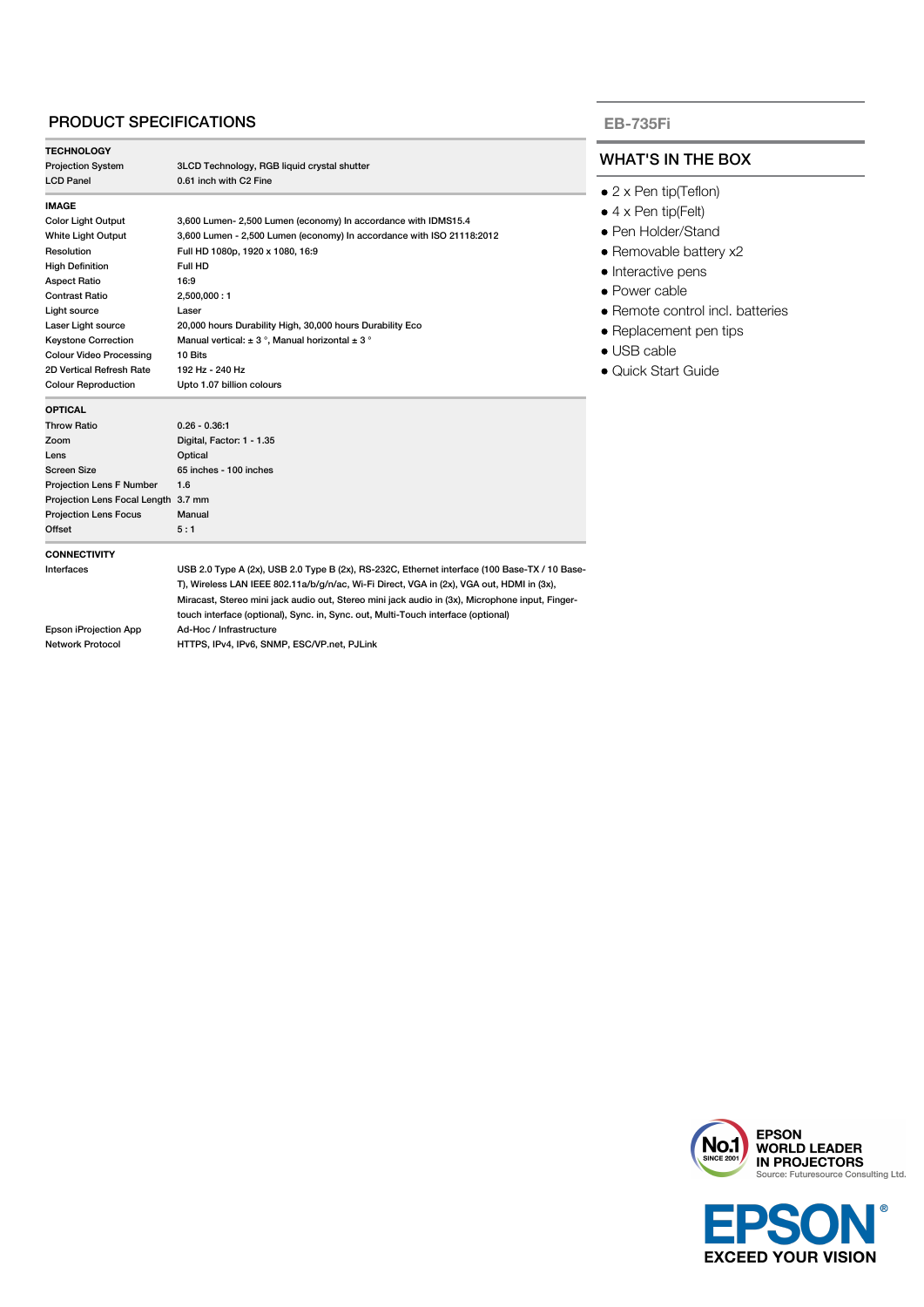## PRODUCT SPECIFICATIONS

**ADVANCED FEATURES**

#### WHAT'S IN THE BOX

- 2 x Pen tip(Teflon)
- $\bullet$  4 x Pen tip(Felt)
- Pen Holder/Stand
- Removable battery x2
- Interactive pens
- Power cable
- Remote control incl. batteries
- Replacement pen tips
- USB cable
- Quick Start Guide

| Warranty                          | 60 months Carry in or 12,000 h                                                                                                             |
|-----------------------------------|--------------------------------------------------------------------------------------------------------------------------------------------|
| <b>OTHER</b>                      |                                                                                                                                            |
|                                   | https://tcocertified.com/files/certification/Information-document-for-end-users.pdf                                                        |
| <b>TCO Certified</b>              | For further information relating to TCO Certified please visit                                                                             |
| Colour                            | White                                                                                                                                      |
| Positioning                       | Ceiling Mounted, Table Mounted, Wall Mounted                                                                                               |
| Room Type / Application           | Boardroom, Meeting room / Classroom                                                                                                        |
| Loudspeaker                       | 16 Watt                                                                                                                                    |
|                                   | tip(Teflon), Wall mount, Wireless LAN unit                                                                                                 |
| Options                           | Connection and control box, Document camera, External Speaker, Pen tip(Felt), Pen                                                          |
| <b>Included Software</b>          | Easy Interactive Tools, iProjection, Epson Projector Management                                                                            |
| <b>Supported Temperature</b>      | Normal: 36 dB (A) - Economy: 26 dB (A)<br>Storage -10° C - 60° C                                                                           |
| Product weight<br>Noise Level     | 5.8 kg                                                                                                                                     |
| <b>Product dimensions</b>         | 356 x 395 x 133 mm (Width x Depth x Height)                                                                                                |
| Supply Voltage                    | AC 100 V - 240 V, 50 Hz - 60 Hz                                                                                                            |
| Power consumption                 | 255 Watt, 197 Watt (economy), 0.5 Watt (standby)                                                                                           |
| <b>GENERAL</b>                    |                                                                                                                                            |
|                                   | <b>Discovery Protocol</b>                                                                                                                  |
|                                   | RoomView, Extron IP Link, Extron XTP, AMX Device Discovery, Control4 Simple Device                                                         |
| Projector control                 | via: AMX, Crestron, Extron, Crestron (RS-232c only), Crestron Integrated Partner, Crestron                                                 |
| <b>Video Color Modes</b>          | Blackboard, Cinema, Dynamic, Presentation, sRGB                                                                                            |
| Interactivity                     | Yes - pen and finger-touch                                                                                                                 |
|                                   | App, iProjecton set-up by QR code                                                                                                          |
|                                   | Web Control, Web Remote, Whiteboard sharing function, Wireless LAN capable, iProjection                                                    |
|                                   | Mirroring, Screen share, Sliding split-screen feature, Split-Screen-Function, Super resolution,                                            |
|                                   | annotation, Projection App for Chromebook, Quick Corner, Schedule Function, Screen                                                         |
|                                   | Network administration, Network projection, OSD copy function, PC Interactive, PC free                                                     |
|                                   | Interactive Home Screen, Interactive OSD menu, Mail notification function, Microphone input,                                               |
|                                   | Screen, Horizontal and vertical keystone correction, Image Shift, Instant on/off, Interactive,                                             |
|                                   | Dual Pen Support, Easy OSD pre-setting, Email notification, Finger-touch support, Home                                                     |
|                                   | speaker, CEC compatible, Digital zoom, Direct Power on/off, Document Camera Compatible,                                                    |
| 2D Colour Modes<br>Other features | Dynamic, Cinema, Presentation, sRGB, Blackboard<br>A/V mute, Arc Correction, Auto Calibration, Auto Power On, Auto source search, Built-in |
|                                   | LAN unit lock, Wireless LAN security, Password protection                                                                                  |
|                                   |                                                                                                                                            |

Security Kensington lock, Control panel lock, Password lock, Padlock, Security cable hole, Wireless

Optional warranty extension available